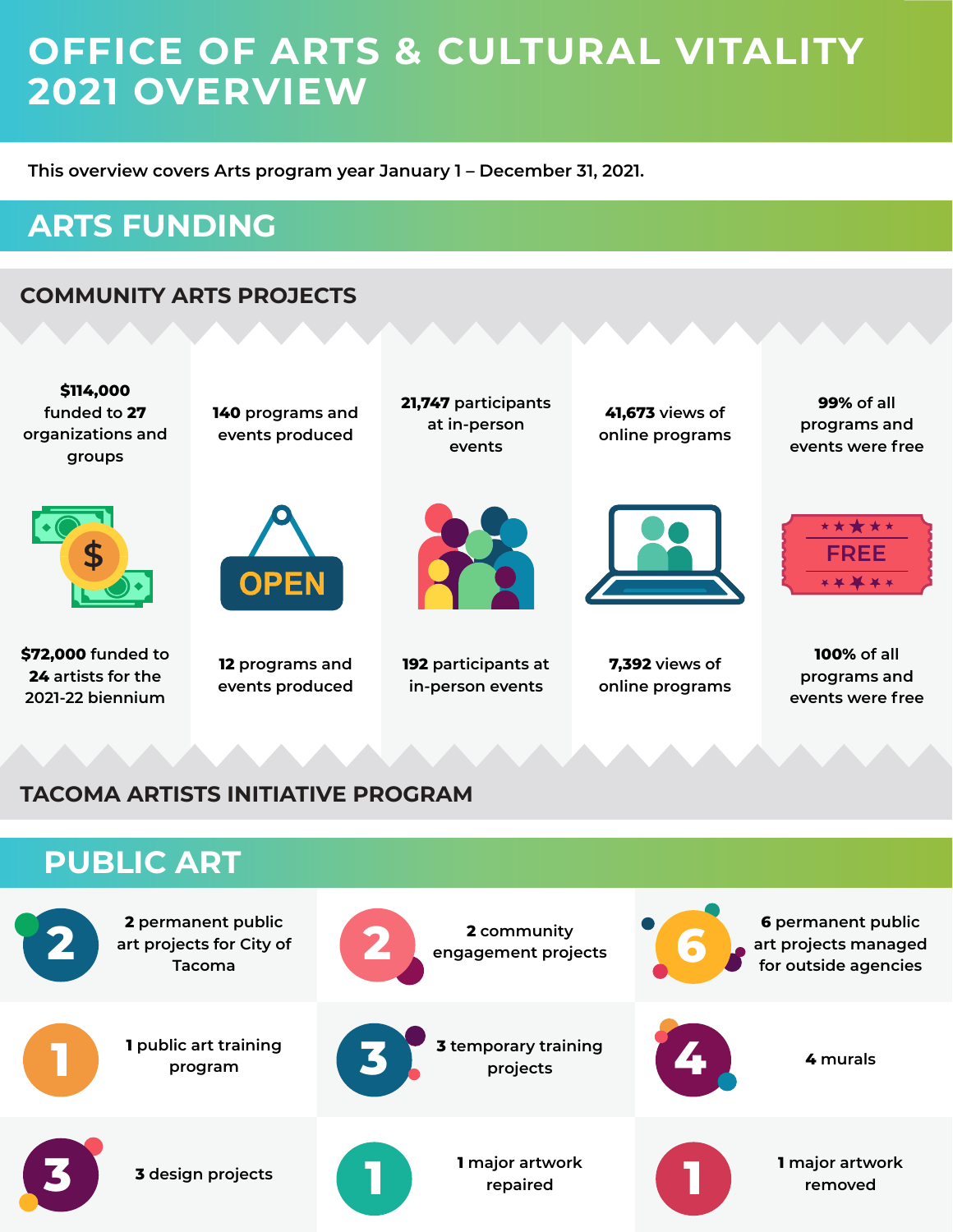### **ARTS PROGRAMS & ACTIVITIES**



#### **TACOMA ARTS MONTH**

- **• Celebrated 20th anniversary**
- **• Close to 90 artists participated and 2,284 people attended Arts at the Armory**
- **• 67 community-produced events**



# **PROFESSIONAL DEVELOPMENT**

**5 free workshops hosted** 



#### **ARTISTS HIRED**

**Paid opportunities for 72 artists and creatives**



#### **artTown TV SHOW**

- **• Produced 1 re-mixed episode**
- **• Rebooted show production**



#### **TACOMA POET LAUREATE**

- **• 46 programs**
- **• 6,569 people served**
- **• Hosted Pass the Torch event with 1,069 viewers**

### **TACOMA ARTS COMMISSION**





**15 volunteer arts advocates 725 hours of volunteer service**

### **SPACEWORKS TACOMA**

spaceworks äcoma

- **• 132 businesses and 141 participants directly served** 
	- **• 16 new businesses created**
	- **• 18 new murals created**
	- **• \$111,000 investment attracted through Kiva microloans**